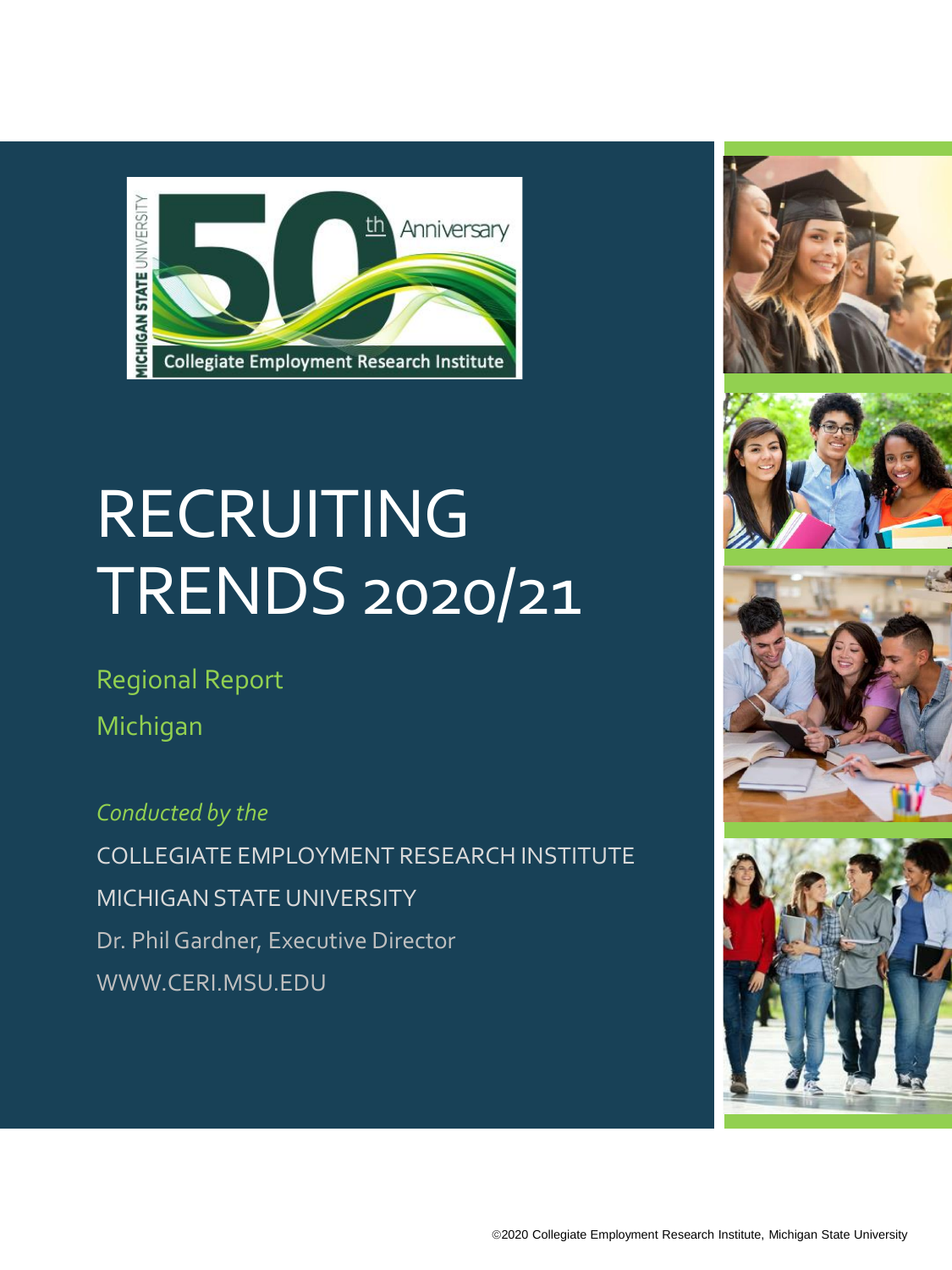#### **Year Over Year Change in BA/BS Hiring**



Historical review of national hiring trends for last 10 years. 2019-2020 failed to reach its projected target due to COVID-19.

#### **Michigan Organizational Profile**

| Size: |                |
|-------|----------------|
|       | $51\% < 100$   |
|       | 22% 100-499    |
|       | 13% 500-3,999  |
|       | $14\% > 4,000$ |

Key Sectors: 18% PB&SS 17% Manufacturing 12% Education 8% Health Services 7% Non-profits

6% Government

# 470 Michigan Employers

View and download complete report at www.ceri.msu.edu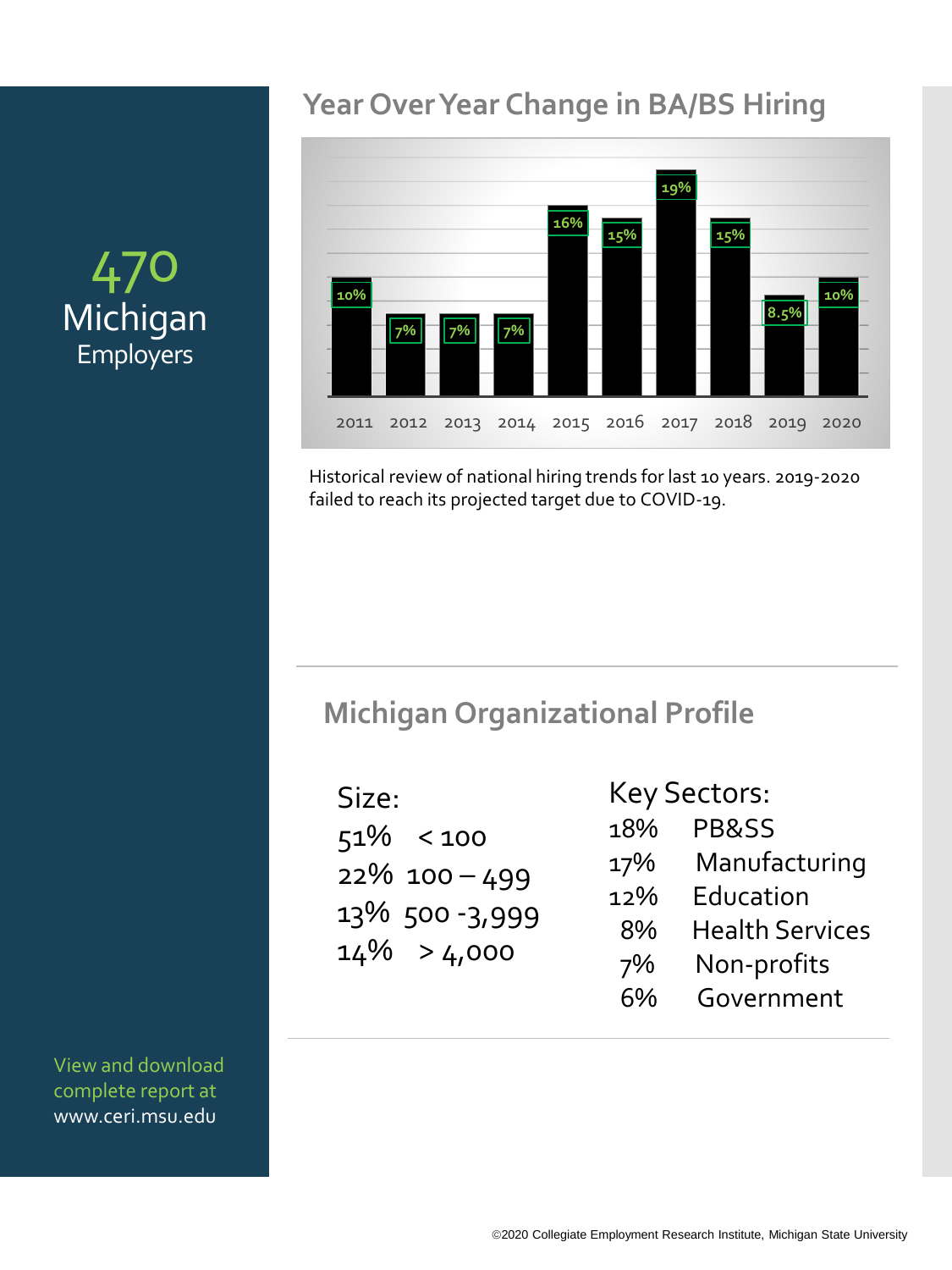Adjustments in recruiting:2020

Suspended Recruiting: No hiring No offers made 28% Offers rescinded 4%

Suspended Recruiting: Hiring Hiring as planned 9% Hired fewer 5% Hire but also rescinded 2% Continued Recruiting: Hiring Hired as planned 46%

Approach to fall recruiting 2020

- 9% Not engage in college recruiting this year
- 20% Delay decision to recruit until early 2021
- 18% In-house but not on campus
- 33% Completely virtual with partners
- 16% On campus if possible & virtual

## 28% Did not hire any graduates in 2020

61% Rated overall college labor market GOOD to EXCELLENT

71% Rated their industry sector GOOD to EXCELLENT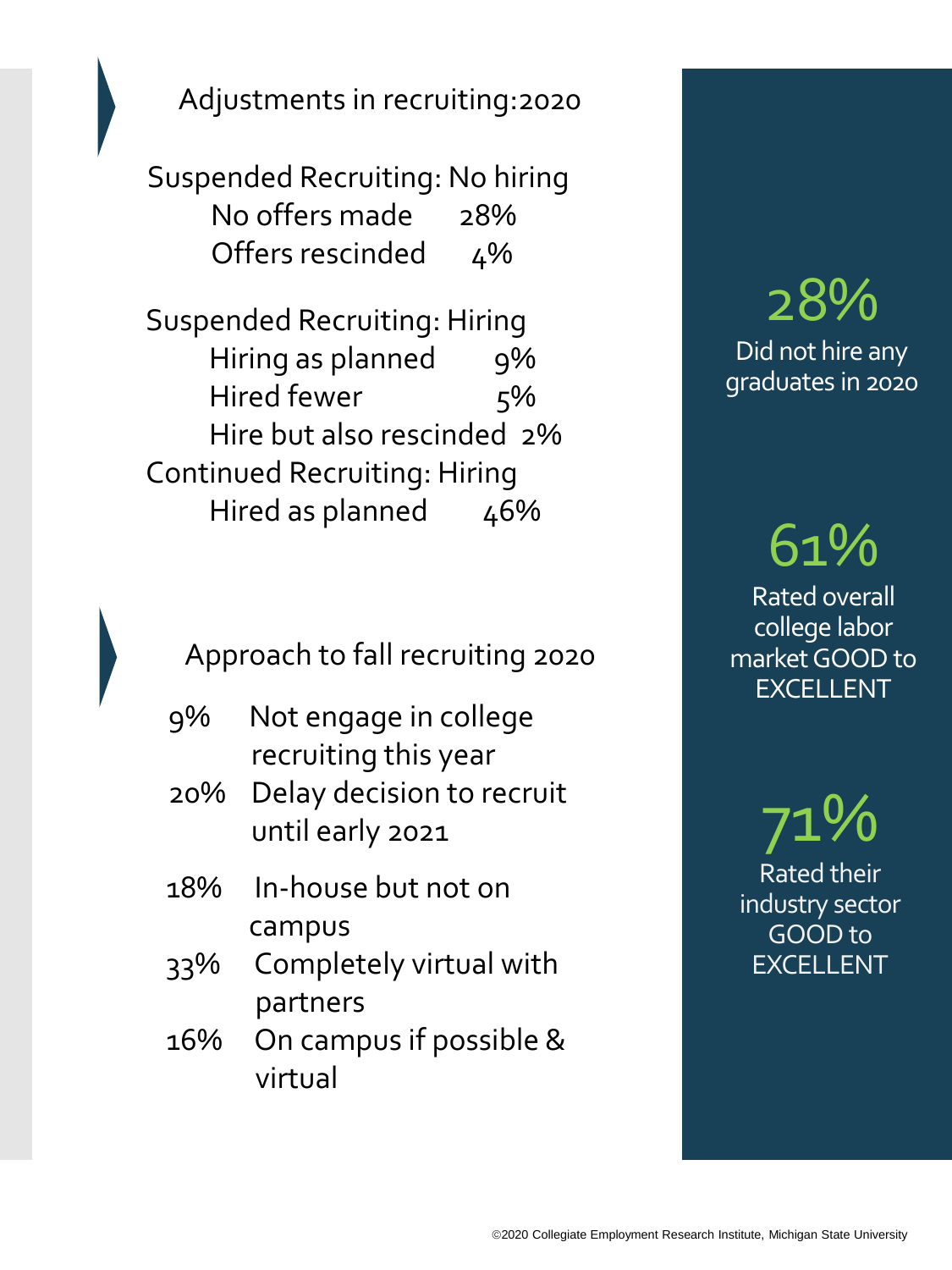# 37% Actively recruiting but plans are TBD

View and download complete report at www.ceri.msu.edu

#### Hiring Intentions for 2020-21

6% Do not plan to hire 29% Established preliminary plans 22% Established definite plans 37% Plans To Be Decided

# **Regional Hiring Outlook**

| <b>Degree Level</b> | <b>New Hires</b><br>2019/20 (avg.) | <b>New Hires Anticipated</b><br>2020/21 (avg.) | Change from<br>2019/20 (%) |
|---------------------|------------------------------------|------------------------------------------------|----------------------------|
| Associate           | 17.2                               | 23.0                                           | 34                         |
| <b>Bachelor</b>     | 16.9                               | 17.2                                           | $\mathbf{1}$               |
| <b>MBA</b>          | 20.3                               | 18.2                                           | $-10$                      |
| <b>Master</b>       | 20.1                               | 20.2                                           | 1                          |
| <b>Total Hires</b>  | 32.3                               | 34.7                                           |                            |

# Size Matters: Bachelor Example

| <b>Employees</b> | <b>New Hires</b><br>2019/20 (avg. | <b>New Hires Anticipated</b><br>2020/21(avg.) | Change from<br>2019/20 (%) |
|------------------|-----------------------------------|-----------------------------------------------|----------------------------|
| < 100            | 3.1                               | 3.2                                           | 5                          |
| 100 to 499       | 4.2                               | 4.3                                           | $\overline{2}$             |
| 500 to 3,999     | 17.9                              | 19.5                                          | 9                          |
| >4,000           | 164.7                             | 163.8                                         | $-1$                       |